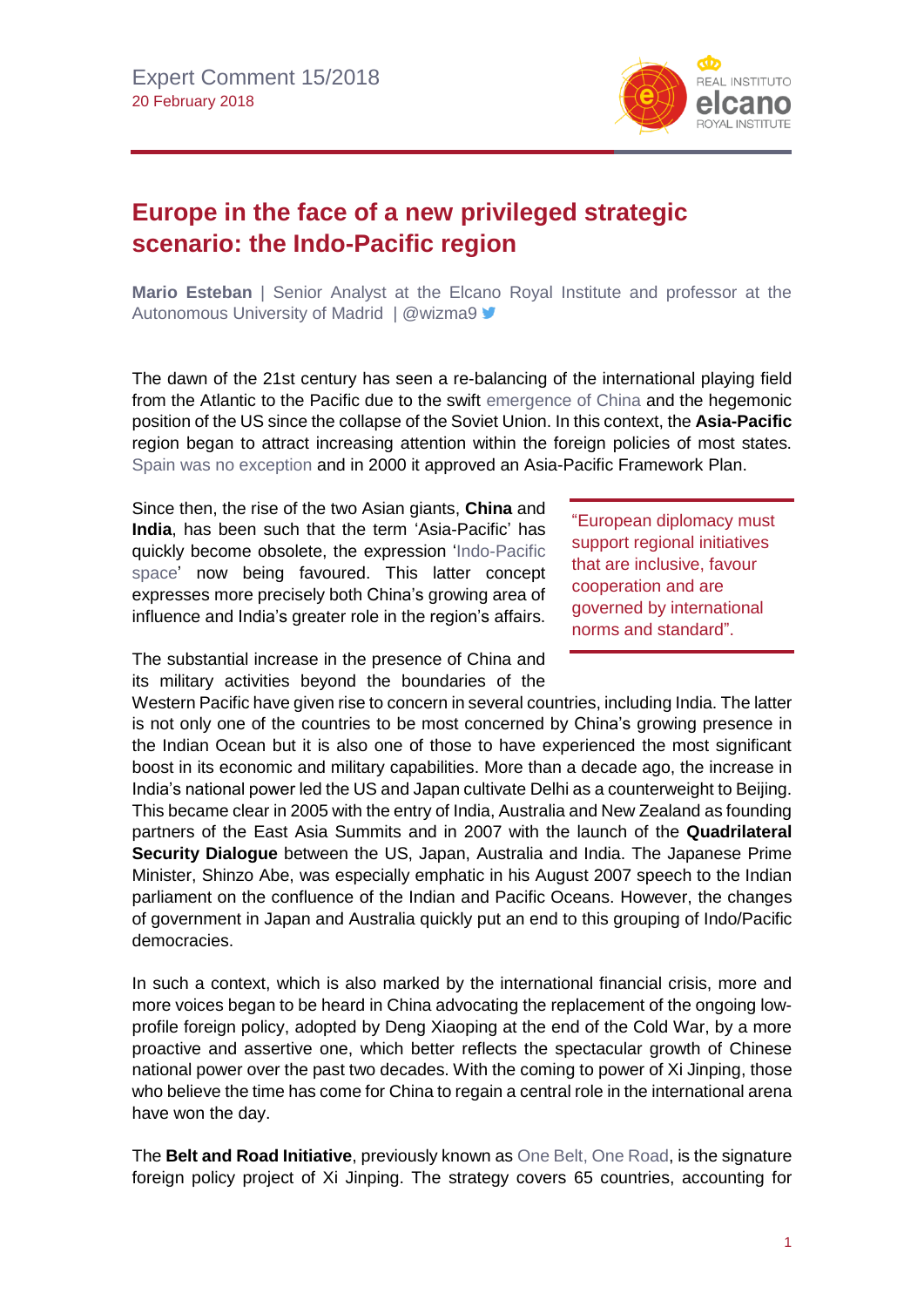around 60% of the world's population and half its GDP, and can have an immense potential impact, especially on the Eurasian continent. The initiative was presented in 2013 and focuses on the economic dimension, promoting connectivity and cooperation between the countries involved. Especially positive is its emphasis on sectors such as energy and transport, which are significant bottlenecks for many developing countries.

Nevertheless, the Belt and Road Initiative also has substantial strategic repercussions, since it favours both relations of asymmetric economic interdependence between China and the other participating countries and also the image of Beijing as a normative power. Moreover, in parallel to these cooperative mechanisms, supported by large investments and loans and the [creation of institutions](http://www.realinstitutoelcano.org/wps/portal/rielcano_en/contenido?WCM_GLOBAL_CONTEXT=/elcano/elcano_in/zonas_in/ari23-2015-esteban-oteroiglesias-what-are-prospects-for-new-chinese-led-silk-road-and-asian-infrastructure-investment-bank) such as the Asian Infrastructure Investment Bank, Beijing has also shown a greater assertiveness in the disputes with its neighbours. A good example are the naval and air incursions in areas disputed with Japan in the East China Sea, the construction of artificial islands in the South China Sea and the area's greater militarisation.

[China's growing assertiveness](http://www.realinstitutoelcano.org/wps/portal/rielcano_en/contenido?WCM_GLOBAL_CONTEXT=/elcano/elcano_in/zonas_in/ARI87-2017-Esteban-Foreign-policy-Xi-Jinping-19th-Congress-China-central-role-world-stage) –coupled with a certain ideological alignment between the governments of the US, Japan, India and Australia– has allowed the revival of greater strategic coordination between these likeminded countries. This materialised in November 2017 in the revitalisation of the Quadrilateral Security Dialogue and in the support provided by Narendra Modi and Donald Trump to the Free and Open Indo-Pacific [Strategy](http://www.sydney.au.emb-japan.go.jp/document/english/Indo-PacificStrategy.PDF) promoted by the Abe administration since November 2016. The strategy is based on three pillars: (1) freedom of navigation and the rule of law; (2) economic prosperity through improved connectivity thanks to quality infrastructures developed through internationally accepted standards; and (3) the commitment to peace and stability.

On paper, the Free and Open Indo-Pacific Strategy fits perfectly with the values and interests of the EU's foreign policy, given its emphasis on a rules-based international order and the fight against threats such as piracy, terrorism, the proliferation of weapons of mass destruction and illegal fishing. In addition, thanks to its open and inclusive nature, based on respect for International Law, the strategy could influence China to renounce unilateral changes to the status quo in the area that endanger regional stability and to carry out its initiatives according to internationally-recognised norms and standards such as the United Nations Convention on the Law of the Sea and the Principles of Corporate Governance of the OECD and the G20. In this way, and with more transparent processes for granting financing, the Belt and Road Initiative could be a magnificent platform for international cooperation and could contribute more effectively to the socio-economic development of the participating countries.

However, it will be critical to see how the Free and Open Indo-Pacific Strategy is actually implemented and whether what prevails are inclusive visions, based on adherence to internationally-accepted norms and standards, or confrontation, prioritising the perpetuation of certain power balances and the region's polarisation. The [National](https://www.whitehouse.gov/wp-content/uploads/2017/12/NSS-Final-12-18-2017-0905.pdf)  [Security Strategy](https://www.whitehouse.gov/wp-content/uploads/2017/12/NSS-Final-12-18-2017-0905.pdf) recently issued by the [Trump Administration](https://especiales.realinstitutoelcano.org/eeuu/) is not especially encouraging as it defines the Indo-Pacific region as an area where geo-strategic competition between free and repressive visions of the international order is taking place.